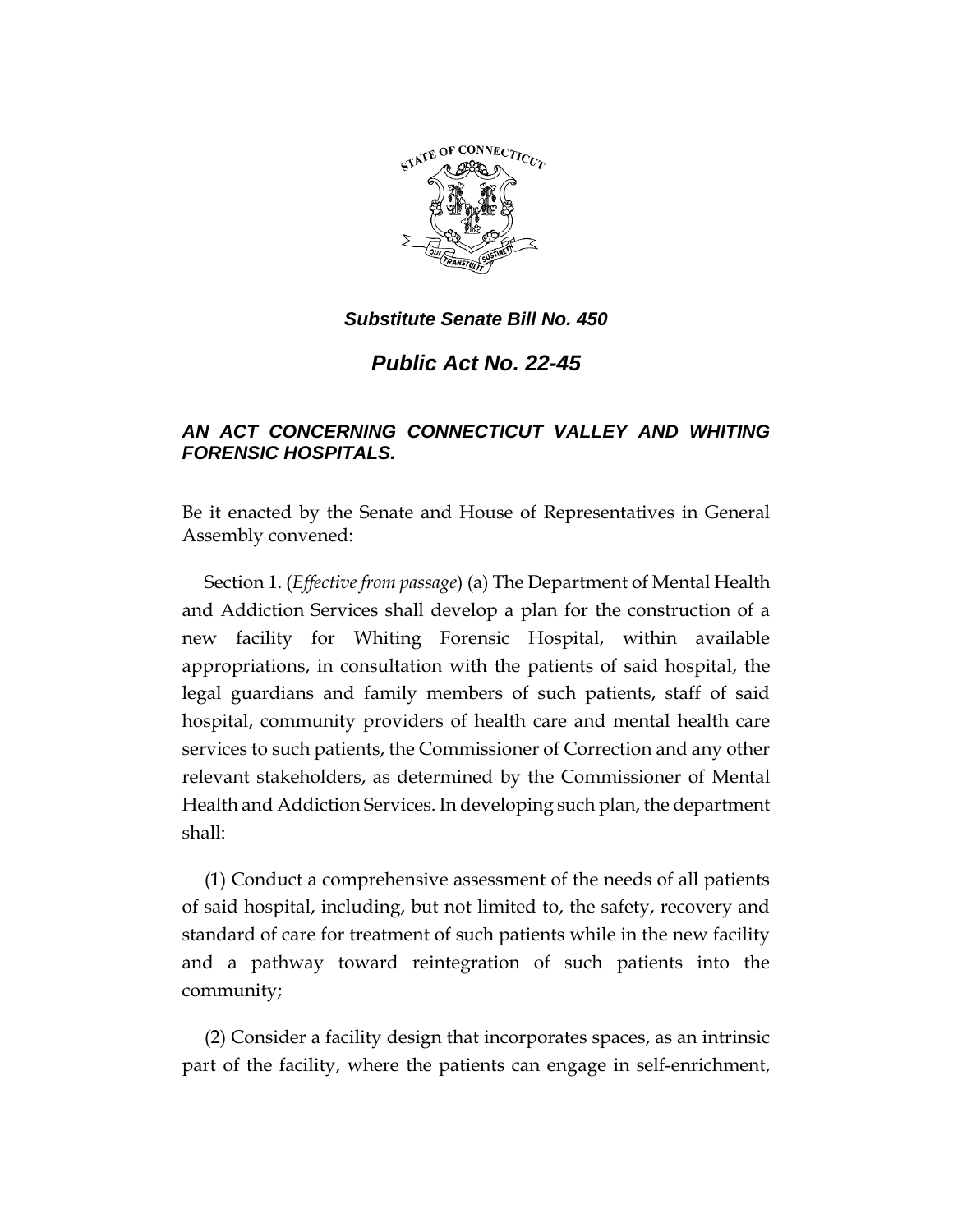creative activities, educational pursuits, vocational training and training in independent living skills to facilitate a safe transition to life in the community; and

(3) Develop an individualized care plan for each patient in the new facility that engages the patient and, if deemed appropriate by the commissioner, the patient's family members or guardian, as active participants in such plan and includes adequate preparation to enable the patient to reintegrate safely and successfully into the community.

(b) Not later than January 1, 2023, the Commissioner of Mental Health and Addiction Services shall submit an interim report, and, not later than January 1, 2024, a comprehensive report, in accordance with the provisions of section 11-4a of the general statutes, regarding the plan developed under subsection (a) of this section to the joint standing committee of the General Assembly having cognizance of matters relating to public health.

Sec. 2. Section 17a-565 of the 2022 supplement to the general statutes is repealed and the following is substituted in lieu thereof (*Effective from passage*):

**[**There**]** (a) (1) On and before September 30, 2022, there shall be an advisory board for Whiting Forensic Hospital, constituted as follows: The Commissioner of Mental Health and Addiction Services, three physicians licensed to practice in this state, two of whom shall be psychiatrists, two attorneys of this state, at least one of whom shall be in active practice and have at least five years' experience in the trial of criminal cases, one licensed psychologist with experience in clinical psychology, one licensed clinical social worker, one person actively engaged in business who shall have at least ten years' experience in business management, and two persons with psychiatric disabilities, at least one of whom shall have received inpatient services in a psychiatric hospital. Annually, on October first, the Governor shall appoint a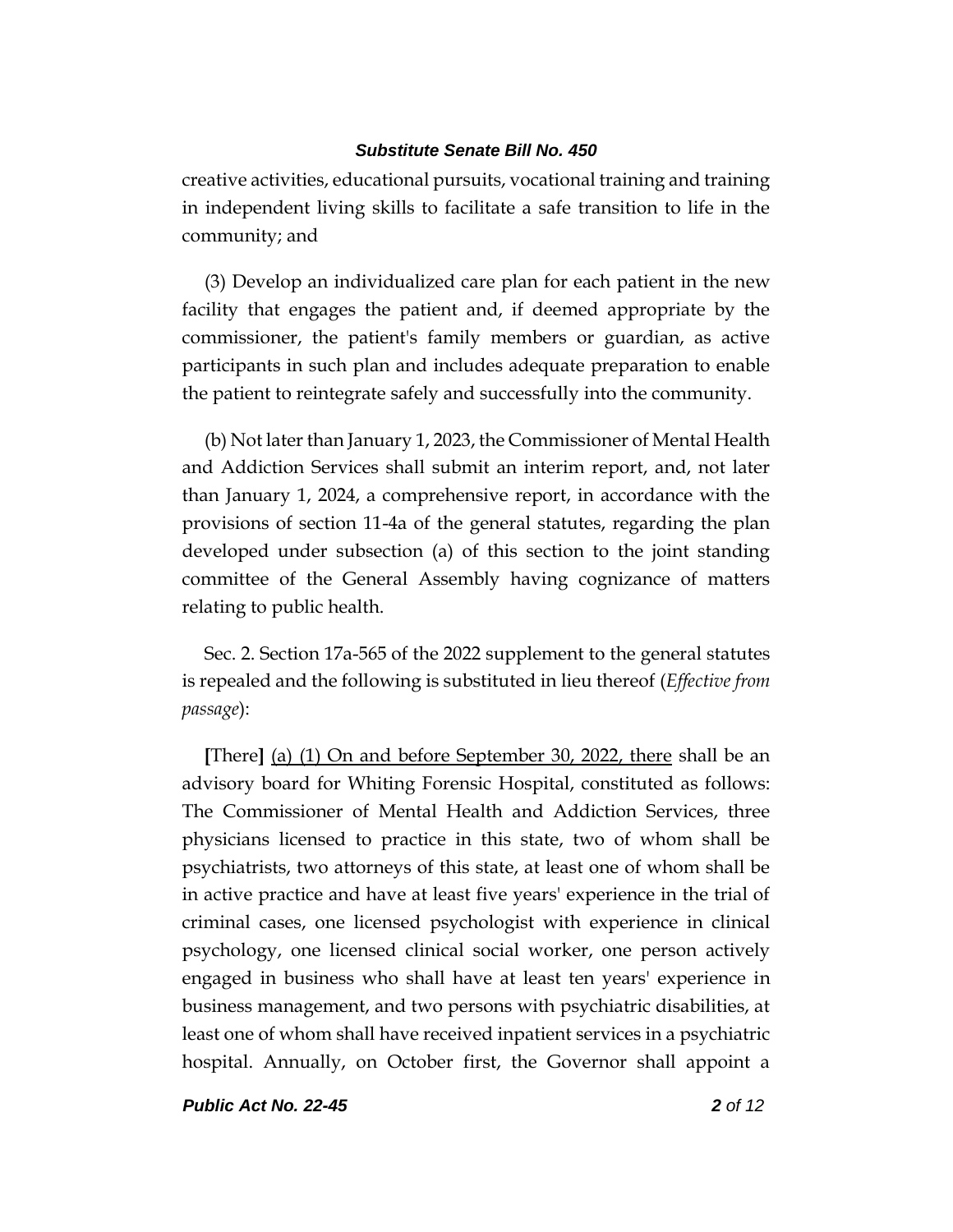member or members to replace those whose terms expire for terms of five years each. The board shall elect a chairman and a secretary, who shall keep full and accurate minutes of its meetings and preserve the same. The board shall meet at the call of the chairman at least quarterly. Members of the board shall receive no compensation for their duties as such but shall be reimbursed for their actual expenses incurred in the course of their duties. **[**Said**]**

(2) On and after October 1, 2022, there shall be an oversight board for Whiting Forensic Hospital, constituted as follows: Three physicians licensed under chapter 370, two of whom shall be psychiatrists, two attorneys licensed in this state, at least one of whom shall be in active practice and have at least five years' experience in the trial of criminal cases, one psychologist licensed under chapter 383 with experience in clinical psychology, one clinical social worker licensed under chapter 383b, one person actively engaged in business who shall have at least ten years' experience in business management, and two persons with psychiatric disabilities, at least one of whom shall have received inpatient services in a psychiatric hospital, all of whom shall be appointed by the Governor. Members shall serve for a term of five years and any vacancies on the board shall be filled for the remainder of the term by the Governor. The board shall elect from among its members a chairperson and a secretary, who shall keep full and accurate minutes of its meetings and preserve the same. The board shall meet at the call of the chairperson at least quarterly. Members of the board shall receive no compensation for their duties but shall be reimbursed for necessary expenses incurred in the performance of their duties. The board shall be within the Department of Mental Health and Addiction Services for administrative purposes only.

(b) Such oversight board shall **[**confer with the staff of the hospital and give general consultative and advisory services on problems and matters relating to its work. On any matter relating to the work of the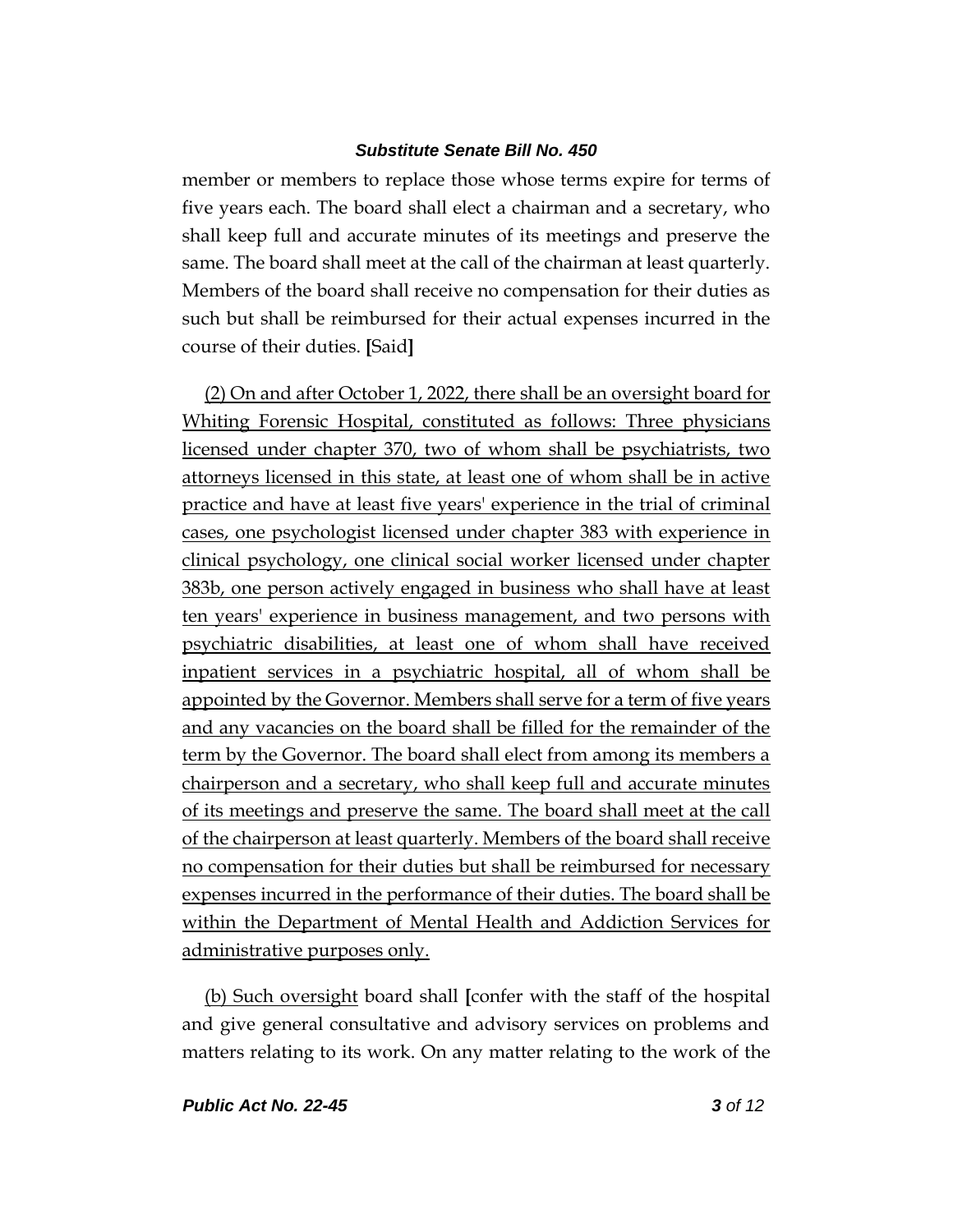hospital, the board may also confer with the warden or superintendent of the affected Connecticut correctional institution.**]** perform the following functions:

(1) Oversee the work of Whiting Forensic Hospital and provide consultative and advisory services regarding any problems or concerns identified in such oversight board's review conducted pursuant to subdivision (2) of this subsection;

(2) Review the official report of every investigation conducted pursuant to the general statutes, including, but not limited to, chapter 813, chapter 814c and section 19a-490, as amended by this act, and every investigation conducted by a hospital accrediting organization, of a complaint regarding the conditions of said hospital or the mistreatment or neglect of a patient or staff member of said hospital made by any patient, family member, guardian or legal representative of a patient or staff member of said hospital or any member of the public. As used in this subdivision, "neglect" means the failure, through action or inaction, to provide an individual with the services necessary to maintain such individual's physical and mental health and safety, including, but not limited to, protection against incidents of inappropriate or unwanted sexual contact, harassment, taunting, bullying and discrimination;

(3) Make recommendations to said hospital and the Department of Mental Health and Addiction Services for any actions necessary to improve the work of the staff, conditions of said hospital or treatment of any patient or staff member of said hospital necessary to address any concerns raised or complaints made pursuant to subdivision (1) or (2) of this subsection; and

(4) Request and review any information from said hospital and the Department of Mental Health and Addiction Services that is necessary for the board to perform its functions under this subsection.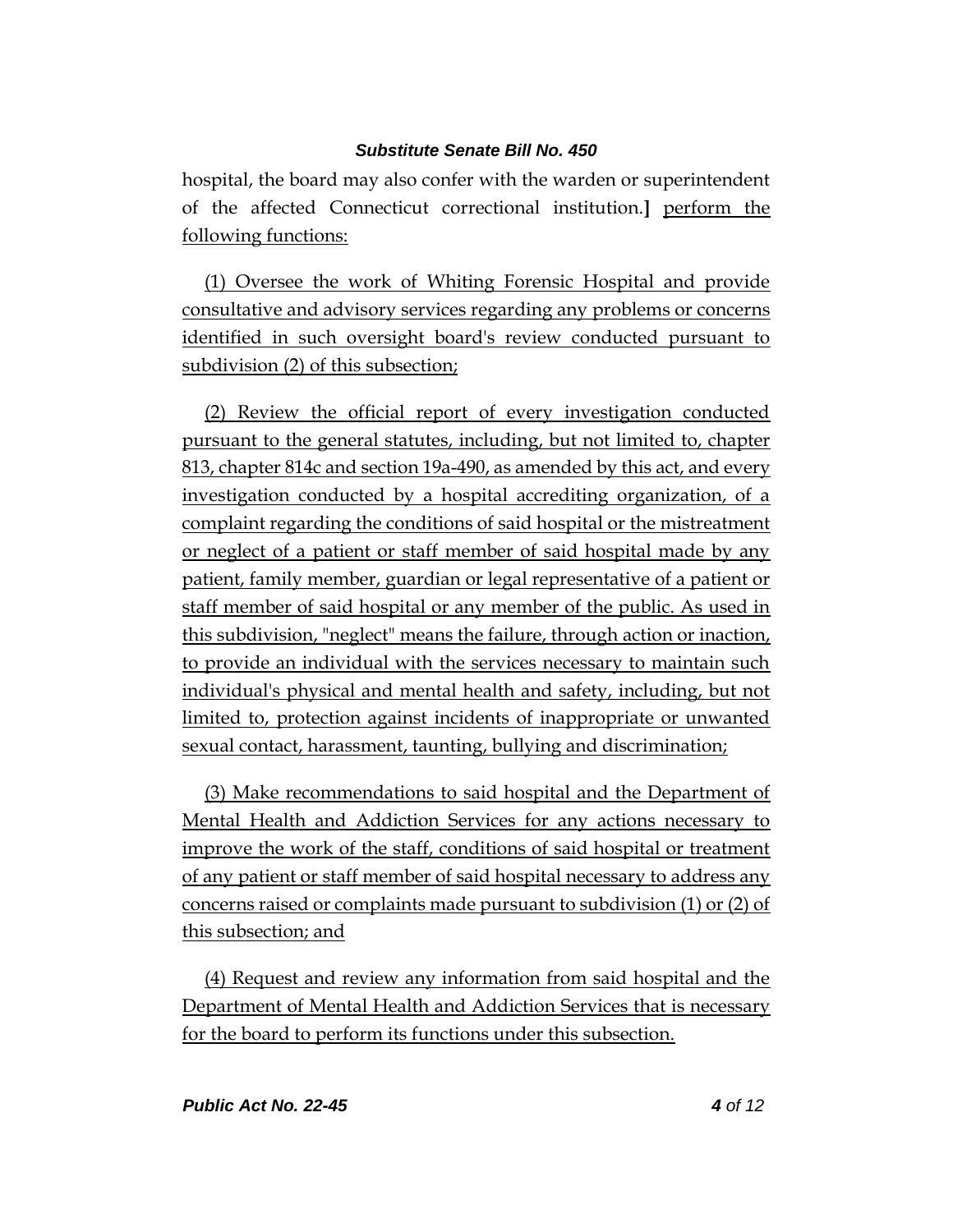(c) Notwithstanding the provisions of section 52-146e, the superintendent and the relevant state agencies shall provide the official reports described in subdivision (2) of subsection (b) of this section to the oversight board.

(d) On or before January 1, 2023, and annually thereafter, the oversight board for Whiting Forensic Hospital shall report, in accordance with the provisions of section 11-4a, to the joint standing committee of the General Assembly having cognizance of matters relating to public health regarding the results of any investigation or recommendation made by the board pursuant to subsection (b) of this section.

Sec. 3. Subsection (e) of section 17a-582 of the general statutes is repealed and the following is substituted in lieu thereof (*Effective October 1, 2022*):

(e) At the hearing, the court shall make a finding as to the mental condition of the acquittee and, considering that its primary **[**concern is**]** concerns are the protection of society and the safety and well-being of the acquittee, make one of the following orders:

(1) If the court finds that the acquittee is a person who should be confined or conditionally released, the court shall order the acquittee committed to the jurisdiction of the board and either confined in a hospital for psychiatric disabilities or placed with the Commissioner of Developmental Services, for custody, care and treatment pending a hearing before the board pursuant to section 17a-583; provided (A) the court shall fix a maximum term of commitment, not to exceed the maximum sentence that could have been imposed if the acquittee had been convicted of the offense, and (B) if there is reason to believe that the acquittee is a person who should be conditionally released, the court shall include in the order a recommendation to the board that the acquittee be considered for conditional release pursuant to subdivision

*Public Act No. 22-45 5 of 12*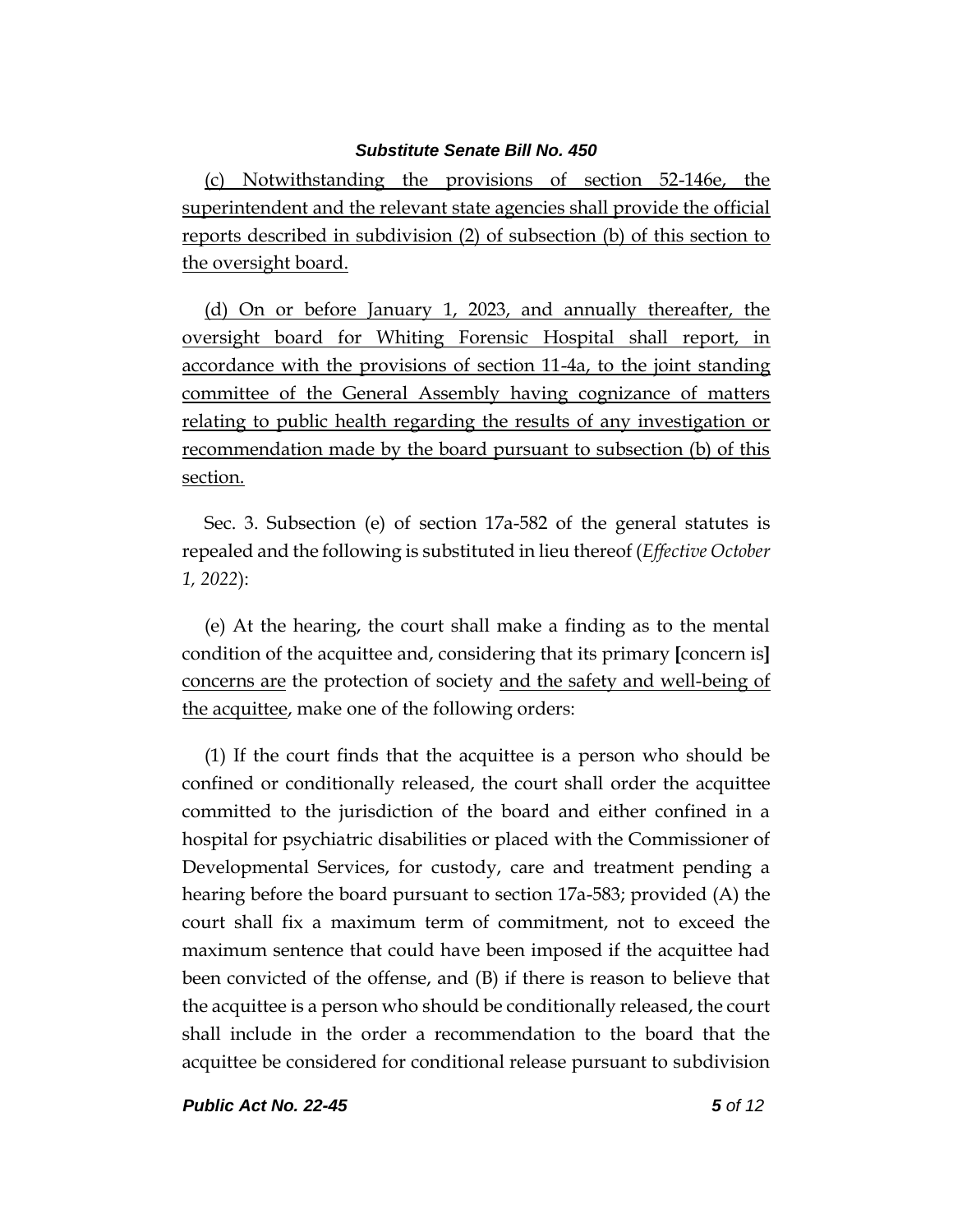(2) of section 17a-584, as amended by this act; or

(2) If the court finds that the acquittee is a person who should be discharged, the court shall order the acquittee discharged from custody.

Sec. 4. Section 17a-584 of the general statutes is repealed and the following is substituted in lieu thereof (*Effective October 1, 2022*):

At any hearing before the board considering the discharge, conditional release or confinement of the acquittee, except a hearing pursuant to section 17a-592 or subsection (d) of section 17a-593, the board shall make a finding as to the mental condition of the acquittee and, considering that its primary **[**concern is**]** concerns are the protection of society and the safety and well-being of the acquittee, shall do one of the following:

(1) If the board finds that the acquittee is a person who should be discharged, it shall recommend such discharge to the court pursuant to section 17a-593, as amended by this act.

(2) If the board finds that the acquittee is a person who should be conditionally released, the board shall order the acquittee conditionally released subject to such conditions as are necessary to prevent the acquittee from constituting a danger to himself or others.

(3) If the board finds that the acquittee is a person who should be confined, the board shall order the person confined in a hospital for psychiatric disabilities or placed with the Commissioner of Developmental Services for custody, care and treatment.

Sec. 5. Subsection (g) of section 17a-593 of the general statutes is repealed and the following is substituted in lieu thereof (*Effective October 1, 2022*):

(g) The court shall make a finding as to the mental condition of the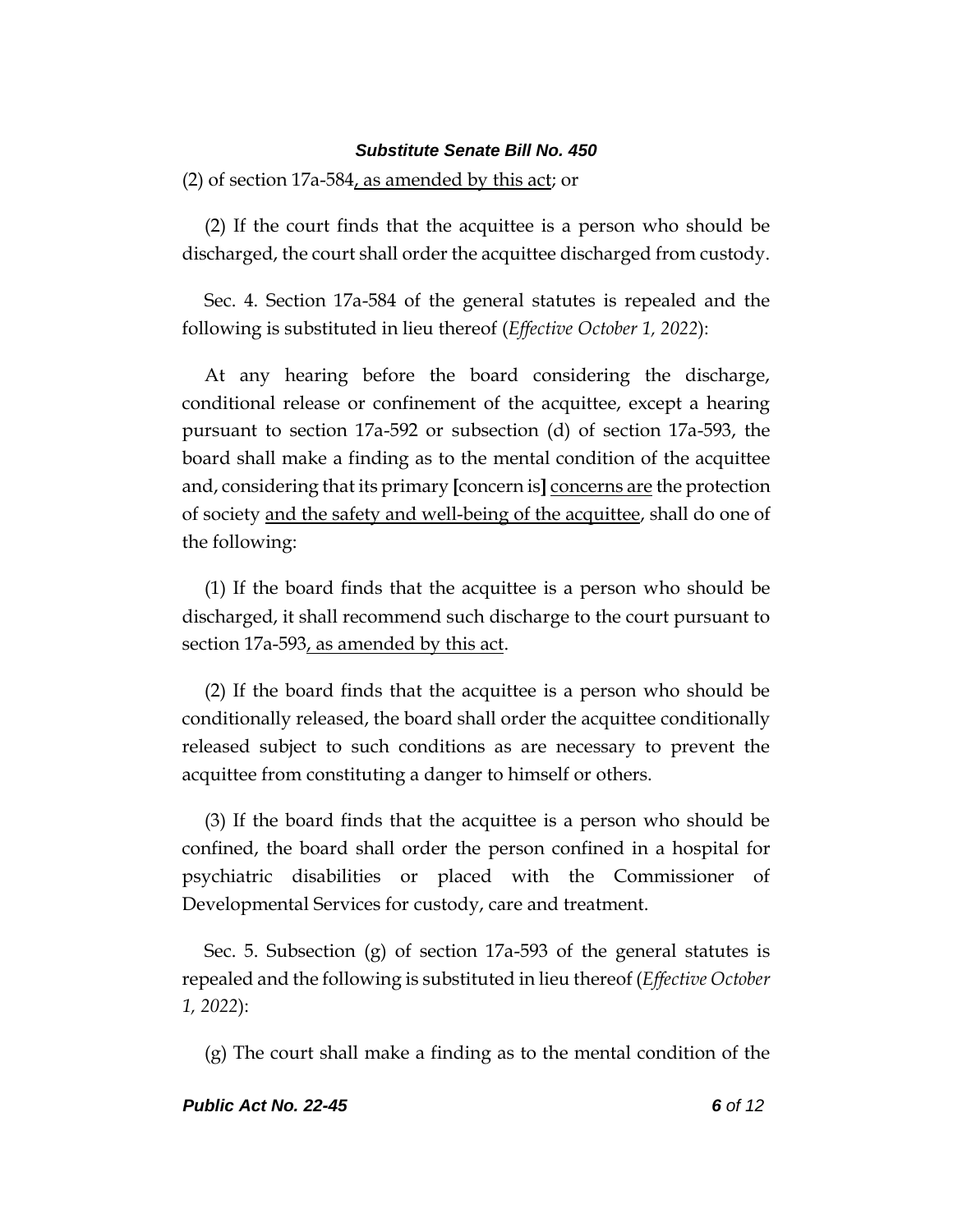acquittee and, considering that its primary concern is the protection of society and its secondary concern is the safety and well-being of the acquittee, make one of the following orders: (1) If the court finds that the acquittee is not a person who should be discharged, the court shall order the recommendation or application for discharge be dismissed; or (2) if the court finds that the acquittee is a person who should be discharged, the court shall order the acquittee discharged from custody. The court shall send a copy of such finding and order to the board.

Sec. 6. (*Effective from passage*) (a) On or before January 1, 2023, the Commissioner of Mental Health and Addiction Services shall convene a working group to evaluate the Psychiatric Security Review Board established under section 17a-581 of the general statutes. Such evaluation shall include, but need not be limited to, an examination of (1) the recommendations regarding said board that were made by the task force established pursuant to section 1 of public act 18-86 to evaluate Connecticut Valley Hospital and Whiting Forensic Hospital, (2) methods of optimizing the process by which (A) a person is committed to the custody of the Department of Mental Health and Addiction Services after being found not guilty by reason of mental disease or defect pursuant to section 53a-13 of the general statutes, and (B) such person is released or discharged from such custody, including, but not limited to, through a balancing of the protection of society, victims' rights and the health and well-being of such person, (3) processes in place for committing and releasing a person who has been found not guilty by reason of a mental disease or defect in states that do not have a body that is similar to said board, and (4) the processes for notifying a victim of such person when such person is released or discharged from such custody.

(b) The working group convened pursuant to subsection (a) of this section shall include, but need not be limited to, the following members: (1) A person with expertise in public health; (2) two members of the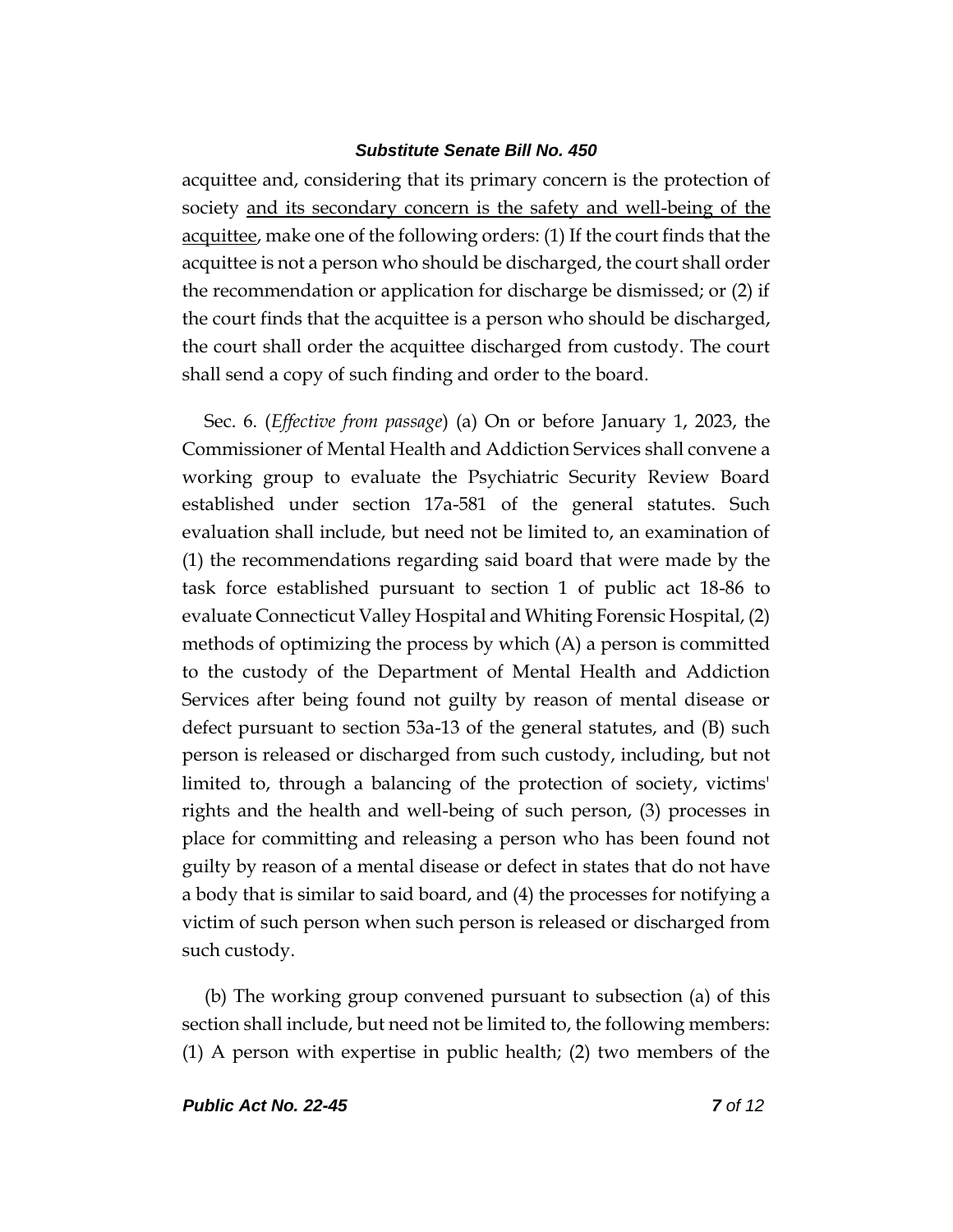judiciary; (3) a defense attorney of the Judicial Department or the Public Defender Services Commission; (4) a state's attorney; (5) a physician specializing in psychiatry and licensed under the provisions of sections 20-9 to 20-12, inclusive, of the general statutes; (6) two acquittees, as defined in section 17a-580 of the general statutes; (7) two victims of an acquittee or two representatives of an organization that advocates on behalf of victims of an acquittee; (8) the Commissioner of Mental Health and Addiction Services; and (9) the Commissioner of Developmental Services. The Commissioner of Mental Health and Addiction Services shall select chairpersons from among the members of the working group. Such chairpersons shall schedule the first meeting of the working group, which shall be held not later than sixty days after the effective date of this section.

(c) Not later than January 1, 2024, the chairpersons of the working group shall report, in accordance with the provisions of section 11-4a of the general statutes, to the joint standing committees of the General Assembly having cognizance of matters relating to public health and the judiciary regarding the findings of the working group.

Sec. 7. Section 17a-587 of the general statutes is repealed and the following is substituted in lieu thereof (*Effective October 1, 2022*):

(a) If at any time after the confinement of an acquittee in a hospital for psychiatric disabilities or the placement of an acquittee with the Commissioner of Developmental Services pursuant to order of the board, the superintendent of such hospital or said commissioner is of the opinion that the acquittee's psychiatric supervision and treatment would be advanced by permitting the acquittee to leave such hospital or the custody of said commissioner temporarily, the superintendent or said commissioner shall apply to the board for an order authorizing temporary leaves. The application shall include a statement of reasons in support thereof. The board shall send a copy of the application to the state's attorney. The board may order a hearing on the application and

*Public Act No. 22-45 8 of 12*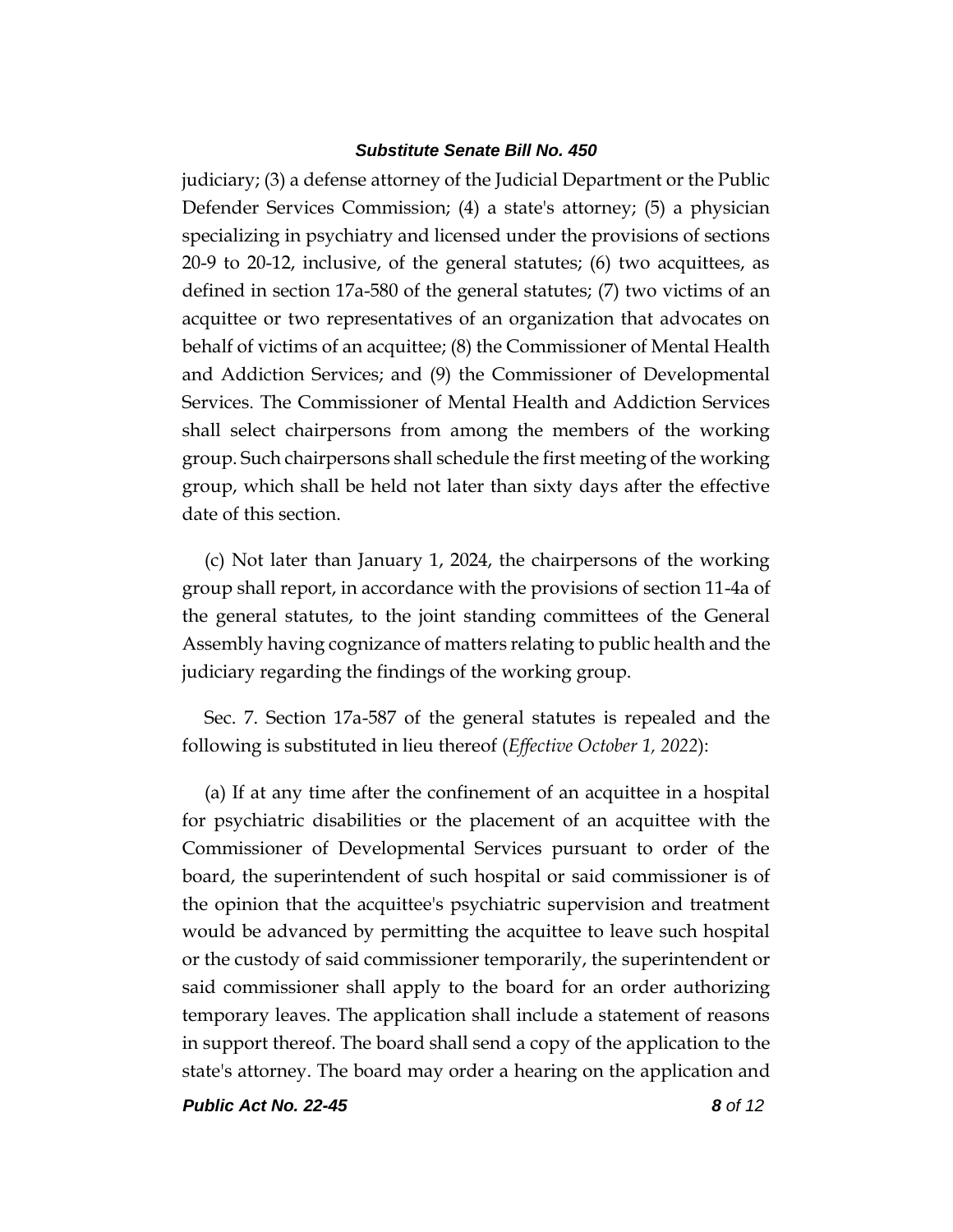shall order such a hearing if the state's attorney files with the board a request therefor within ten days of his receipt of the application. The board shall grant the application, subject to such conditions and supervision as the board may set in the order for temporary leave, if it concludes that the acquittee's temporary leave, under the conditions specified, would not constitute a danger to **[**himself**]** the acquittee or others. If the board grants such application, **[**is granted,**]** (1) the acquittee may be permitted to leave such hospital or the custody of said commissioner temporarily, under the charge of his guardian, relatives or friends, or by himself or herself, at such times and under such conditions as the superintendent or said commissioner deems appropriate, unless the order of the board provides otherwise, **[**. The provisions of section 17a-521 not inconsistent with this section shall be applicable to temporary leaves authorized by this section**]** and (2) the board shall notify the victim, as defined in section 17a-601, of the acquittee regarding such temporary leave.

(b) At any time after the confinement of an acquittee in a hospital for psychiatric disabilities or the placement of an acquittee with the Commissioner of Developmental Services, the acquittee, or another person acting on the acquittee's behalf, may apply to the board for an order of temporary leave. On receipt of the application, the board shall request that the superintendent of the hospital or said commissioner report on whether such superintendent or said commissioner is of the opinion that the acquittee should be granted temporary leave. The report shall include facts supporting such opinion. An application for temporary leave under this subsection shall not be filed more frequently than once every six months from the date of the initial hearing held by the board pursuant to section 17a-583. The board shall not be required to hold a hearing on the first application made by an acquittee under this subsection any earlier than ninety days after the date of such initial hearing. Any hearing resulting from any subsequent application of the acquittee shall be held not less than thirty days but not more than ninety

*Public Act No. 22-45 9 of 12*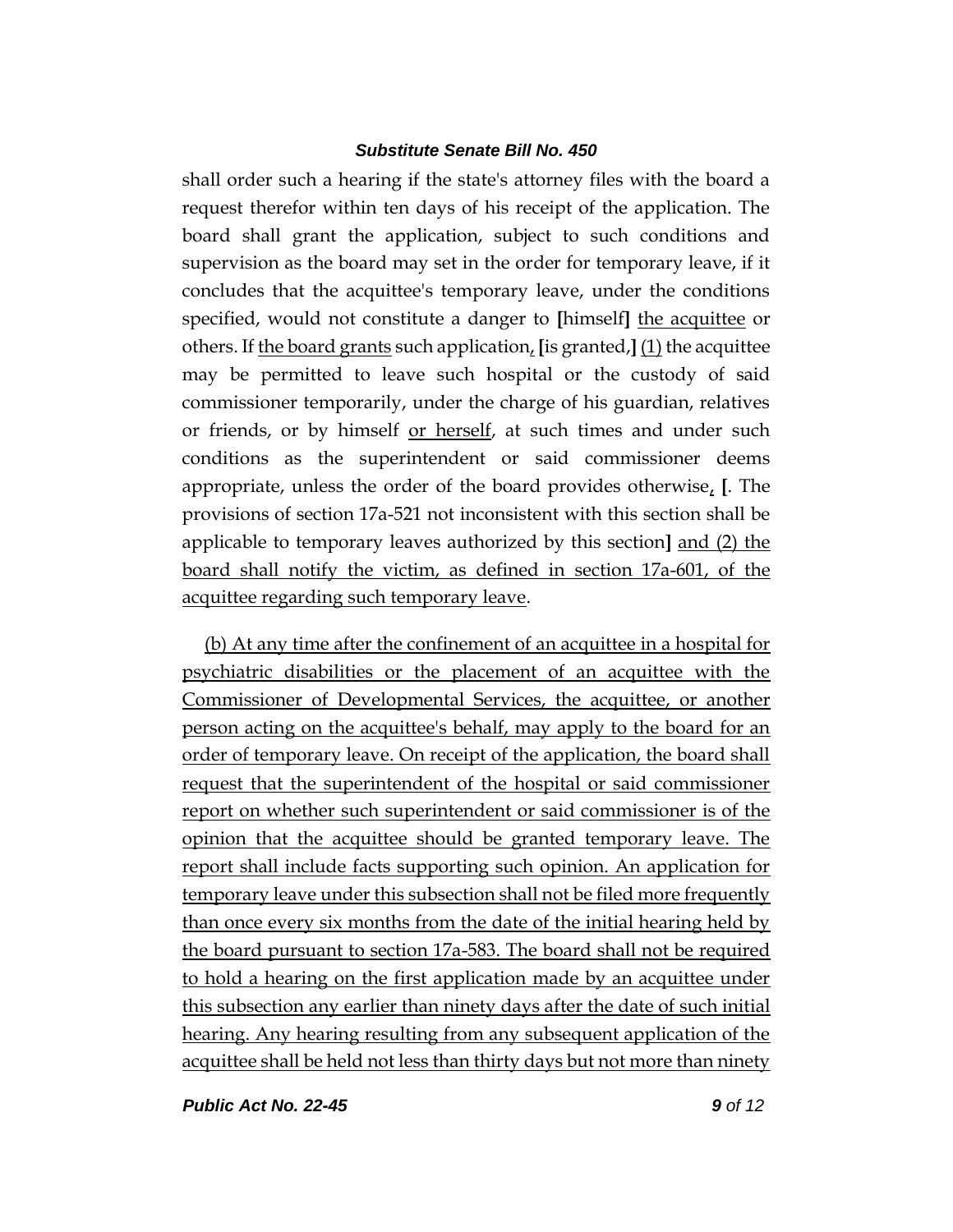days after the date of the filing of such application. If the board grants an application made under this subsection, (1) the acquittee may be permitted to leave such hospital or the custody of said commissioner temporarily, under the charge of his guardian, relatives or friends, or by himself or herself, at such times and under such conditions as the superintendent or said commissioner deems appropriate, unless the order of the board provides otherwise, and (2) the board shall notify the victim, as defined in section 17a-601, regarding such temporary leave.

**[**(b)**]** (c) The board may designate any capable person or appropriate public or private agency to supervise the acquittee on temporary leave pursuant to subsection (a)  $or (b)$  of this section. Prior to any designation,</u> the board shall notify the person or agency that the board contemplates designating to supervise the acquittee's temporary leave and provide the person or agency with an opportunity to be heard before the board. Any person or agency designated by the board to supervise the acquittee's temporary leave shall comply with such conditions as the board sets in the order for temporary leave.

Sec. 8. Section 17a-599 of the general statutes is repealed and the following is substituted in lieu thereof (*Effective October 1, 2022*):

(a) At any time the court or the board determines that the acquittee is a person who should be confined, it shall make a further determination of whether the acquittee is so violent as to require confinement under conditions of maximum security. Any acquittee found so violent as to require confinement under conditions of maximum security shall not be confined in any hospital for psychiatric disabilities or placed with the Commissioner of Developmental Services unless such hospital or said commissioner has the trained and equipped staff, facilities or security to accommodate such acquittee.

(b) The Commissioner of Mental Health and Addiction Services may transfer any acquittee who requires (1) confinement under conditions of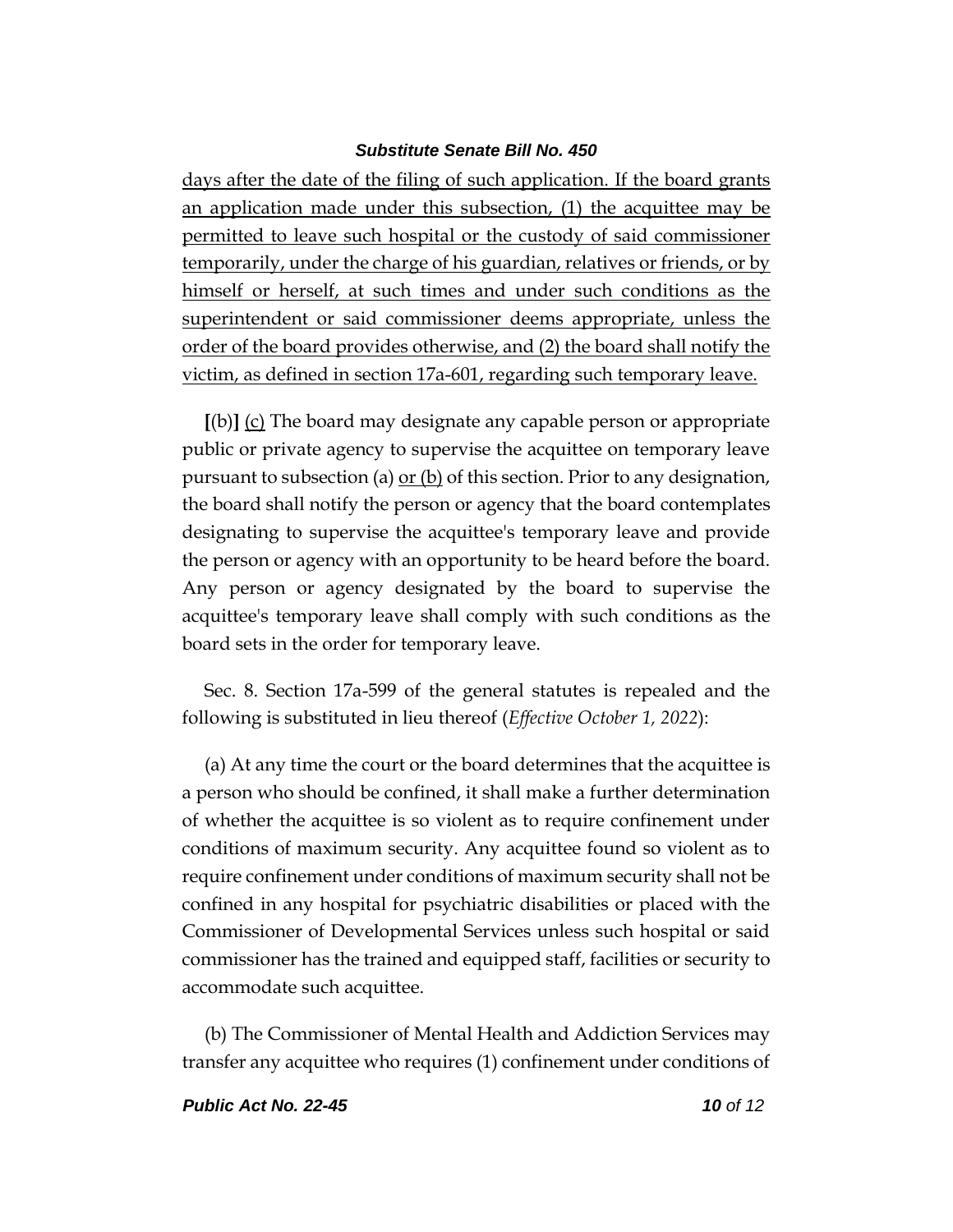maximum security pursuant to subsection (a) of this section, and (2) medical treatment that is unavailable in the maximum security environment or would constitute a safety hazard to the acquittee or others due to the use of certain medical equipment or material, to a facility that can provide such medical treatment, provided (A) the commissioner ensures that the conditions of custody of the acquittee at such facility are and remain equivalent to conditions of maximum security, (B) the commissioner **[**provides immediate written justification to the board upon such transfer**]** consults with a licensed health care provider who has evaluated the acquittee regarding such transfer and the licensed health care provider approves of such transfer, and (C) transfer of the acquittee back to the maximum security setting occurs upon completion of the medical treatment. The commissioner shall provide the board with notice of such transfer at the most reasonable time determined by the superintendent, but not later than forty-eight hours after such transfer.

(c) Each hospital for psychiatric disabilities treating acquittees under secure conditions shall establish a risk management review committee comprised of licensed clinical professionals and administrators of the hospital to review requests to transfer an acquittee from a maximum security division of the hospital to a lower security division of the hospital for the reason described in this subsection. If at any time after the confinement of an acquittee in a hospital for psychiatric disabilities under conditions of maximum security, the superintendent of such hospital is of the opinion, after consultation with the hospital's risk management review committee, that the acquittee's psychiatric supervision and treatment would be safely advanced by permitting the acquittee to transfer to a lower security division of the hospital, the superintendent may effectuate the transfer. The superintendent shall provide the board with at least forty-eight hours advance notice of the transfer. The board shall notify each victim, as defined in section 17a-601, of the acquittee regarding the transfer.

*Public Act No. 22-45 11 of 12*